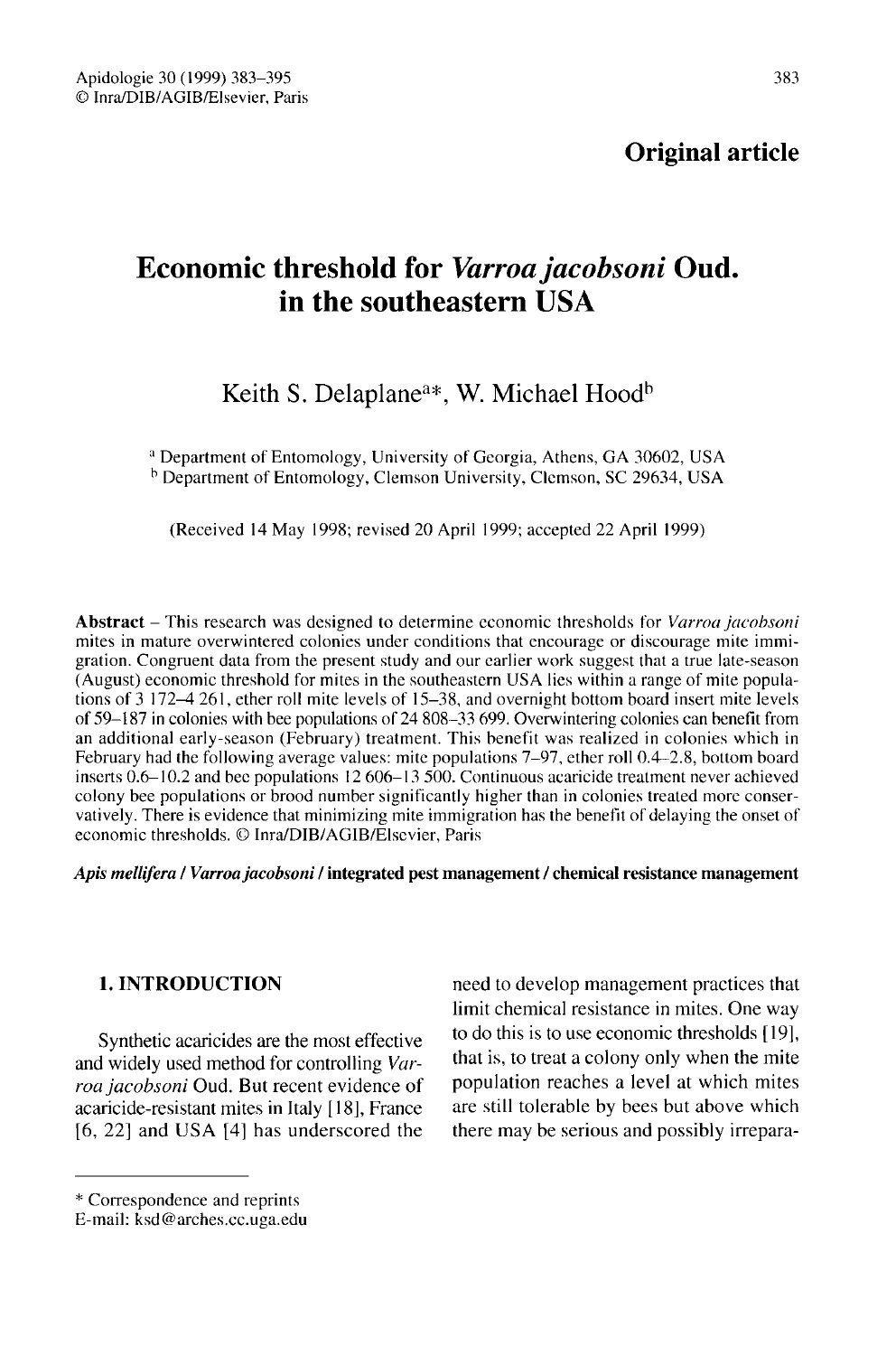ble harm to the colony. A corollary to a research-based threshold is a reliable and practical mite sampling method. A program based on accurate sampling and thresholdbased treatments can be expected to reduce the overall number of acaricide treatments, relax the selection pressure for mite resistance, reduce the risk of contaminated hive products, and reduce production costs for beekeepers.

Economic threshold recommendations vary by region [2], owing in part to differences in the length of the brood-rearing season, one of the most important regulators of mite population dynamics [14]. Thresholds also may vary depending on the risk of mite immigration [17] and on the management history of colonies. This present paper is part of a project to develop researchbased economic thresholds for the Piedmont region of the southeastern USA under a variety of beekeeping conditions. In earlier work we established a threshold for first-year colonies set up from mail-order packages [9]. In this paper we present experimental evidence of an economic threshold for mature overwintered colonies under conditions that encourage mite immigration (1997) or discourage it (1998). We believe that our design and protocols are applicable to workers developing economic thresholds elsewhere.

### 2. MATERIALS AND METHODS

# 2.1. 1997 study: mite immigration encouraged

The 1997 study was designed to develop economic thresholds for overwintered colonies under conditions that encourage mite immigration. On 17-18 February 1997 we organized 60 overwintering colonies of honey bees in the Piedmont region of Georgia and South Carolina, USA  $(2 \text{ states} \times 2 \text{ a} \text{pairs per state} \times 15 \text{ colonies per})$ apiary). Within each apiary we equalized colonies for initial bee populations, amount of brood, and V. jacobsoni mite populations. We did this by shaking all adult bees from one apiary into a common cage, distributing the brood equally

(using visual estimates) among the 15 empty hives, and then distributing equally (by weight) adult bees from that state's sister apiary into the empty hives. By transferring adult bees to their state's sister apiary, we prevented bees from drifting back to their original hive locations and nullifying our equalizing efforts. We further discouraged bee drift by distinguishing hive entrances with a variety of colored geometric symbols [15].

We monitored initial colony mite levels immediately after the equalizing procedure with adhesive bottom board inserts [10]. The number of mites caught per colony in one overnight sampling after the equalizing procedure was  $\overline{0.7} \pm 0.9$ (range  $0-3$ ) in Georgia and  $6.2 \pm 14.3$  (range 0-77) in South Carolina. Colonies were requeened, treated with Fumidil B (Mid-Con) to control Nosema disease, treated with Terramycin antibiotic (Pfizer) to control brood diseases, treated with vegetable oil/sugar patties to control tracheal mites (Acarapis woodi [Rennie]) [8], and managed optimally for honey production.

Each colony within apiary was randomly assigned one of the following treatments: 1) treatment with Apistan® acaricide in February, 2) treatment in August, 3) treatment in February and in August, 4) continuous treatment, and 5) no treatment. Three replicates of each treatment were run in each apiary. This design permitted mites from non-treated colonies to emigrate to treated colonies within the same apiary. Apistan strips inserted in colonies in February were removed at day 56. Strips inserted in the continuously treated colonies were replaced with new strips every 56-69 days, and strips inserted in August were removed at the termination of the experiment, days 40-42 (South Carolina) or 43-44 (Georgia). We replaced failing queens as necessary and equalized brood within treatment group and apiary to minimize swarming and variation within treatment groups. Swarming was minimized in South Carolina with the Demaree method [1].

On 25-26 February, 20, 27, 30 May, and 21, 25 August some colonies were sampled to determine colony bee populations, average body weight of bees, number of sealed brood cells, colony mite populations, and mite levels with an ether roll test and with an overnight adhesive bottom board insert (20  $\pm$  4 h exposure) using published methods [9]. We did not use acaricide to hasten mite drop on bottom board inserts; however, acaricide unavoidably affected our readings for May and August in the continuously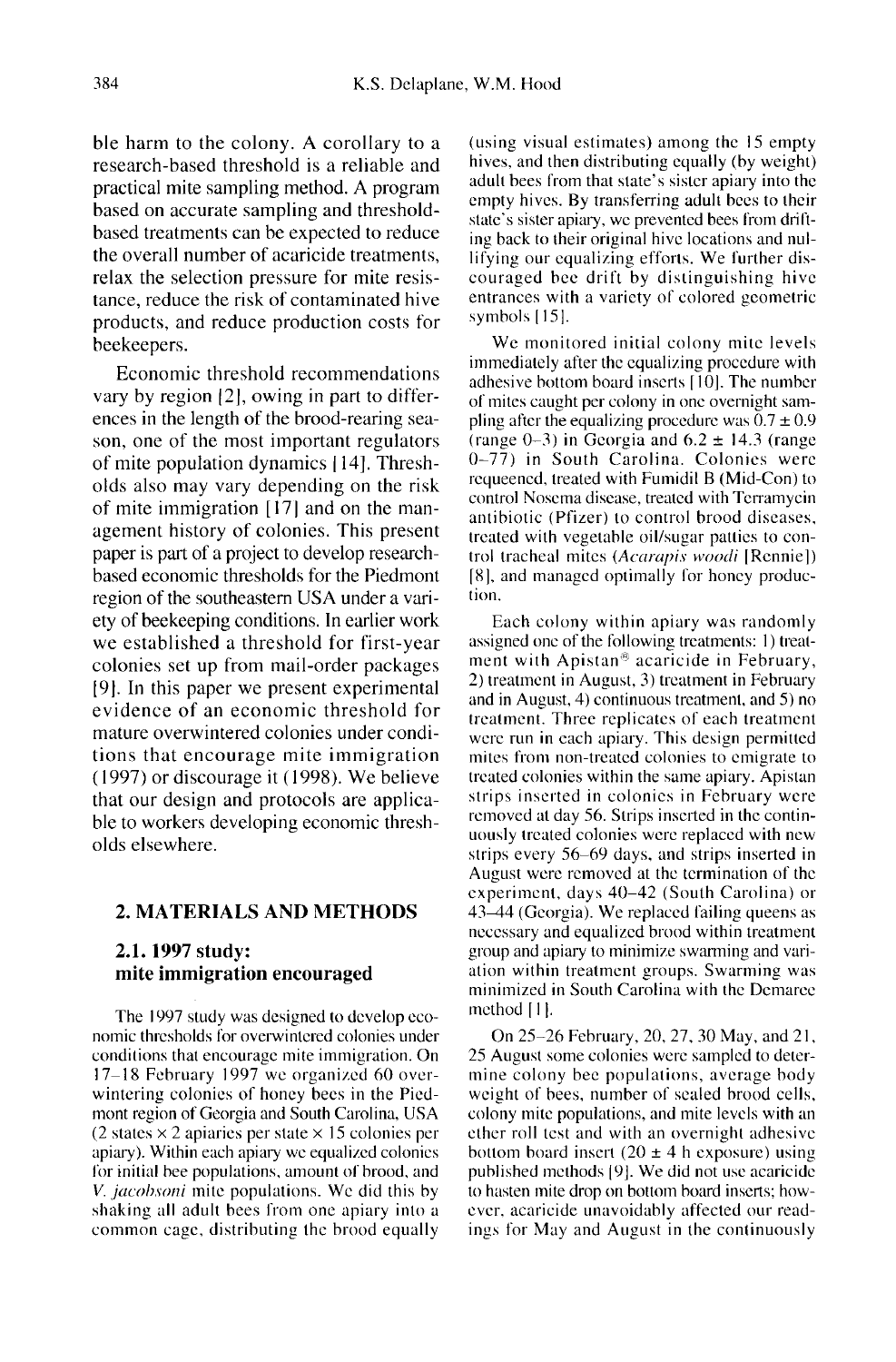treated colonies. On the 25-26 February dates, we sampled only colonies scheduled for acaricide treatment that month; however, because colonies had just recently been set up and no treatments were yet in place the February parameters given in table V accurately estimate the initial condition of all colonies. From 25 September to 28 October all surviving colonies were dismantled  $(n = 55)$  to measure the above parameters plus the percentage of brood cells with visible diseaselike symptoms [9] and percentage of colony bees infested with tracheal mites [8]. The following January, nearly 1 year after the start of the experiment, we assessed the condition of the Georgia colonies with a blind subjective survivability score; each of four observers independently examined each colony and scored it, to the nearest half unit, from zero (dead or irrecoverably weak) to three (best condition and greatest probability of surviving winter).

The effects of treatment on colony bee populations, body weight of bees, number of sealed brood cells, colony mite populations, and percentage brood cells with visible disease-like symptoms were tested with a completely randomized design analysis of variance [20] blocked on state (Georgia or South Carolina). The effects of treatment and its interactions with state were tested with the interaction of treatment with apiary nested within state. The effects of state were tested against the effect of apiary nested within state. If the interaction of treatment  $\times$  state was significant, then analyses were run separately by state and the error term was the interaction of treatment with apiary. Least square means was used to adjust for non-equal sample size, and means were separated with a t-test. Differences were accepted at the  $\alpha \leq 0.05$  level. The relationship between colony mite populations and mite levels found with ether roll and by bottom board inserts was tested with regression analyses [20]. With bottom board inserts we were interested in measuring natural mite drop, so we excluded colonies from the regression analyses that had Apistan strips in them at the time of sampling.

Forty-one of 55 surviving colonies were positive for A. *woodi*, and infestation levels ranged from 5 to 95 %. Tracheal mite levels were significantly higher in South Carolina  $(40.2 \pm 5.3 \%)$ . mean  $\pm$  standard error) than in Georgia  $(12.5 \pm 3.4 \%)$   $(F = 47.8; df = 1.2; P = 0.0203)$ , but when tracheal mites were included as a covariate in the main analyses they did not explain any variation in our parameters of interest (*P* ≥ 0.2025).

# 2.2. 1998 study: mite immigration minimized

The 1998 study was designed to compare the various treatment regimens for overwintered colonies under conditions of minimized mite immigration. The basic protocol was the same as in 1997 with key differences noted below.

We set up 40 colonies (2 states  $\times$  5 apiaries per state  $\times$  4 experimental colonies per apiary). Each of the ten apiaries was at least 0.6 km away from other known bee colonies. Each apiary within state randomly received one of the five experimental treatments as used in 1997, and experimental colonies within apiary received the same treatment. Thus, there was minimized risk of mites immigrating from non-treated colonies to treated colonies within the same apiary. Colonies were removed from the experiment if they died or became queenless and in two cases when acaricide strips were found in colonies past the prescribed treatment interval.

The number of mites caught per colony per day on adhesive bottom board inserts after initial setup was  $0.6 \pm 0.3$  (range 0-1.3) in Georgia and  $0.6 \pm 1.1$  (range  $0-4.5$ ) in South Carolina. Apistan strips inserted in colonies in February were removed at day 56; strips inserted in the continuously treated colonies were replaced with new strips every 56-67 days, and strips inserted in August were removed at day 58 (South Carolina) or at days 80-83, the termination of the experi ment (Georgia). The experiment was dismantled from 26-30 October ( $n = 36$  colonies).

The effects of treatment on colony bee populations, body weight of bees, number of sealed brood cells, colony mite populations, and percentage brood cells with visible disease-like symptoms were tested with a completely randomized design analysis of variance blocked on state. The interaction of month of treatment  $\times$ state was the error term. Analyses were run separately by state and the parameters tested against residual error when treatment  $\times$  state interaction was significant.

#### 3. RESULTS AND DISCUSSION

#### 3.1. General

In the 1997 study under conditions that encouraged mite immigration, there were treatment effects in September-October on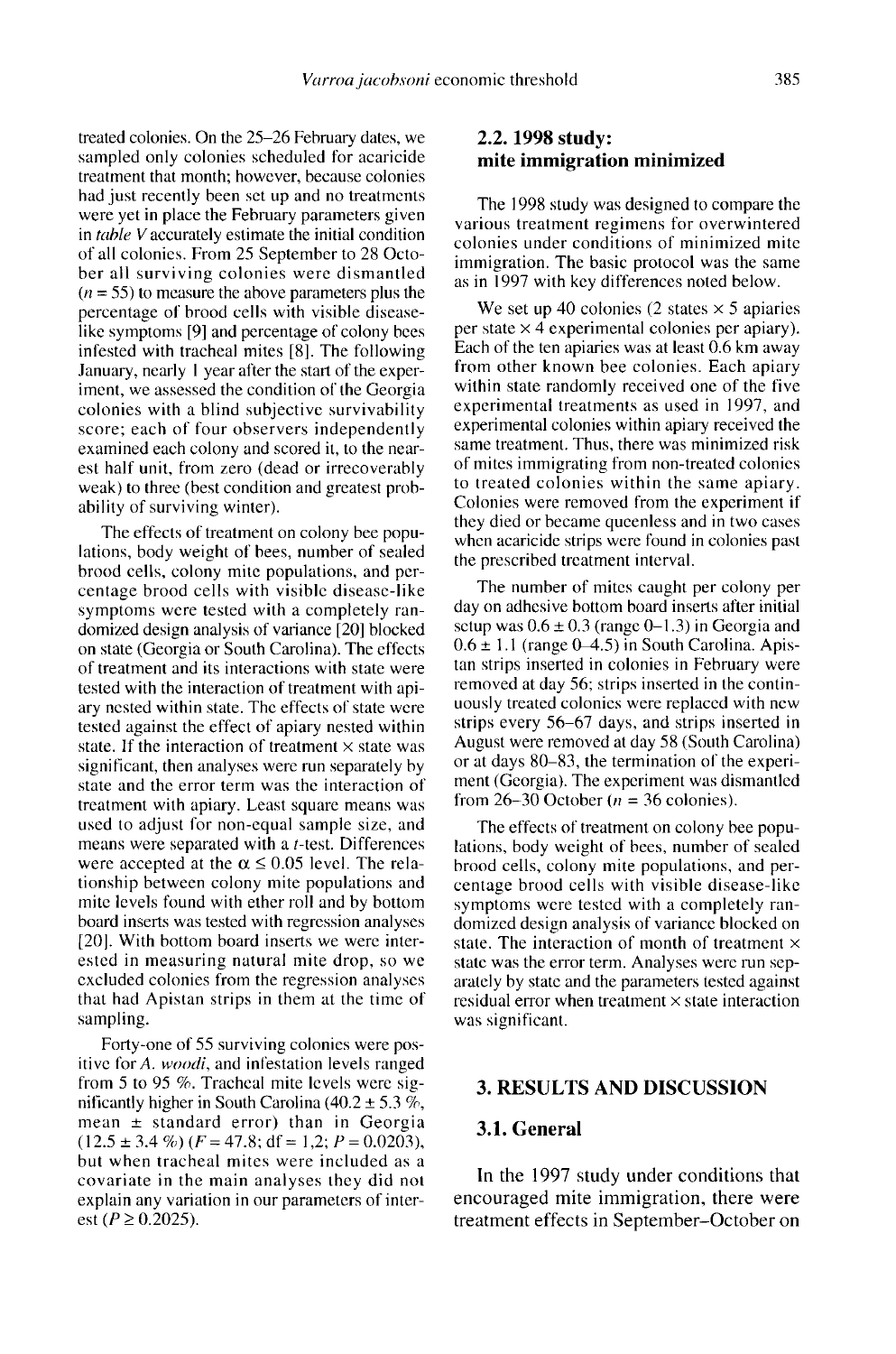colony bee populations and colony mite populations ( $F \ge 6.5$ ; df = 4.8;  $P \le 0.0125$ ). but not for bee weight nor the percentage of brood cells with disease-like symptoms (table I). There were treatment  $\times$  state interactions for the number of sealed brood cells  $(F = 9.63; df = 4.8; P = 0.0038)$ ; treatments affected brood in South Carolina ( $F = 16.4$ ;  $df = 4.4$ ;  $P = 0.0096$ ) but not in Georgia (table III).

In the 1998 study under conditions that minimized mite immigration, there were no treatment effects in October for colony bee populations, bee weight, number of sealed brood cells, nor the percentage of brood cells with disease-like symptoms (table II). There was a treatment  $\times$  state interaction for colony mite populations ( $F = 4.87$ ;  $df = 4,26$ ;  $P = 0.0046$ ) and significant treatment effects in each state ( $F \ge 12.2$ ; df = 4,12; 4,14;  $P \le 0.0003$ ) (table IV).

#### 3.2. Colony bee populations and bee weight

Under conditions encouraging mite immigration, colony bee populations in September-October were highest in colonies treated continuously with acaricide. The populations of continuously treated colonies were not significantly different from those of colonies treated once in February and again in August (*table I*); however, this is based on a conservative interpretation of a P value of only 0.0501 (t-test) between these two means. Nevertheless this supports an argument against treating colonies continuously. Continuous treatment not only risks contaminated hive products and acaricide-resistant mites, but in our study failed to achieve bee populations significantly larger than in the more conservative February + August schedule. Moreover, the satisfactory performance of the February + August schedule in 1997 was achieved in apiaries in which mite emigration from non-treated colonies was an acute threat. In 1998 when apiaries were managed to minimize mite immigration, the February + August schedule actually yielded the numerically highest average bee populations (table II).

In both years, treatments did not affect average bee weight (tables I and II). Although V. jacobsoni can reduce body weight in bees parasitized as immatures [7], a remedial effect of acaricide was not apparent in this study nor in our earlier work with first-year colonies [9].

# 3.3. Number of sealed brood cells and percentage brood cells with disease-like symptoms

In South Carolina in September-October under conditions encouraging mite immigration, the number of sealed brood cells was highest in colonies treated continuously and in colonies treated in February + August (table III). This contrasts with our earlier work with first-year colonies in which brood number was highest in those colonies with the most *V. jacobsoni*-induced dysfunctions, a phenomenon we hypothesized may indicate efforts by bees to compensate for high levels of brood parasitism [9]. Our 1997 results do not support this hypothesis as brood number was significantly highest in those colonies in which mite control was optimized. Instead, our present results support a February + August acaricide treatment schedule. Continuous acaricide treatment has many inherent risks and in our study failed to achieve brood production significantly higher than in the more conservative February + August schedule. Moreover, in 1998 the February + August schedule yielded numerically similar amounts of brood to that in continuously treated apiaries (table II).

Over both years, incidence of brood with disease-like symptoms occurred in the nontreated, February, August, and February + August treatment schedules, but values never differed significantly from zero (tables I and II). V. jacobsoni mites vector or activate several bee pathogens [3, 16], and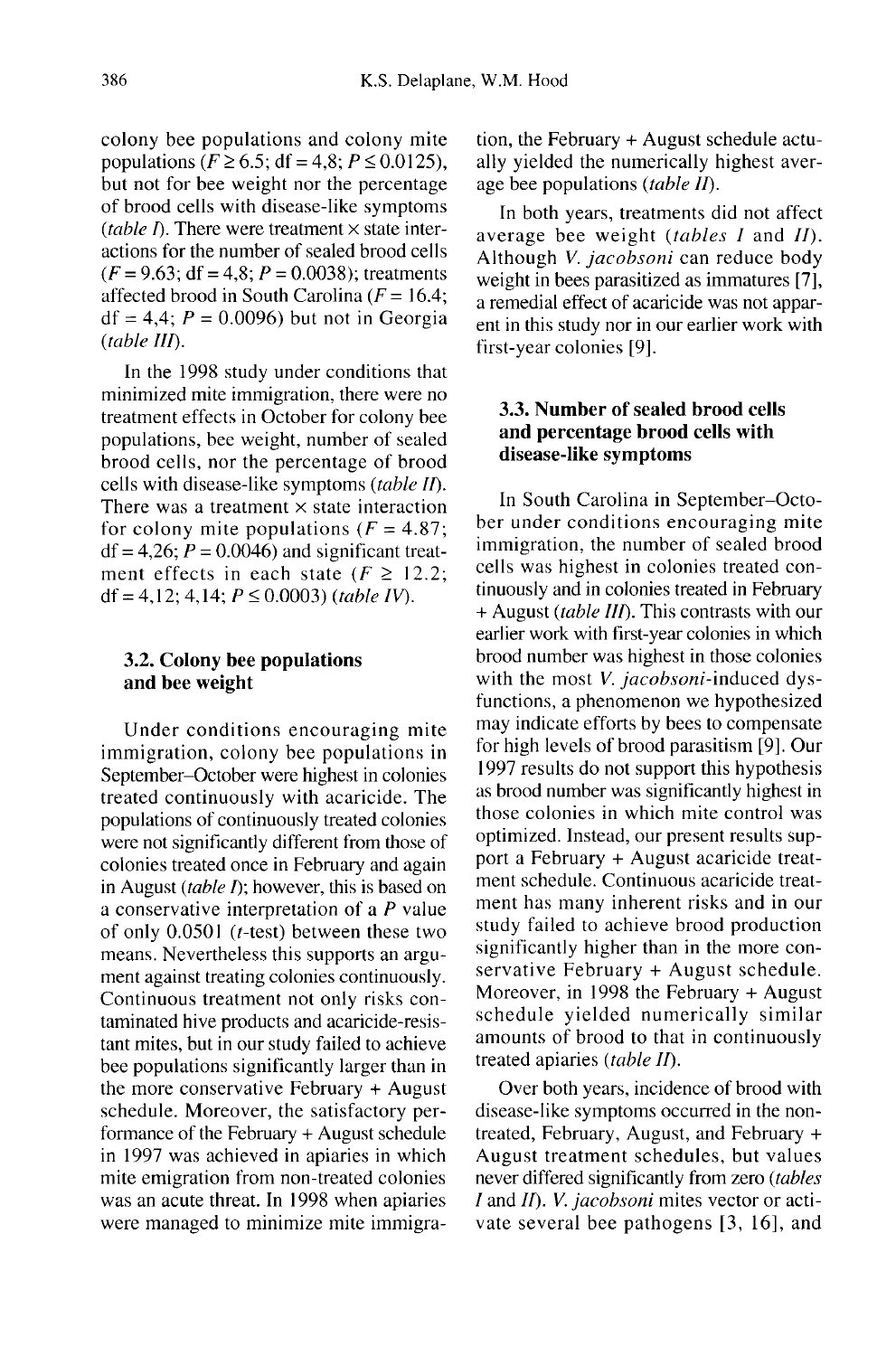| į<br>j<br>loniec in aniariec manared<br><b>Contractor</b><br>c<br>S<br>$1$ contains $1$<br>くくらく<br>ć | c tractmant or 31 no<br>$\sim$ $\sim$ $\sim$ $\sim$ $\sim$ $\sim$<br>i<br>$\overline{\phantom{a}}$<br>ļ<br> <br> <br> <br> <br> <br>an Hahmomy<br>l<br>nte li Anieta |              |
|------------------------------------------------------------------------------------------------------|----------------------------------------------------------------------------------------------------------------------------------------------------------------------|--------------|
| .<br>E<br><b>Tanner as Elliber</b><br>14ء ⊺ ملطم                                                     | くりくり<br>olomies received one of<br><b>A Little Control of the County of Service</b>                                                                                  | $-2 - 2 - 1$ |

| Colony treatment         | Colony bee<br>population                                                                                                                                                                                                       | Bee weight<br>(mg)   | Colony mite<br>population | Percentage diseased<br>brood | $(0 = dead, 3 = best)$<br>Survivability score |
|--------------------------|--------------------------------------------------------------------------------------------------------------------------------------------------------------------------------------------------------------------------------|----------------------|---------------------------|------------------------------|-----------------------------------------------|
| February                 | $15506 \pm 3384b(12)$                                                                                                                                                                                                          | $127.8 \pm 6a(12)$   | $5758 \pm 1430a(12)$      | $4.4 \pm 2.2a(12)$           | $1.4 \pm 0.5(6)$                              |
| August                   | $16515 \pm 3202b(12)$                                                                                                                                                                                                          | $130.7 \pm 6.8a(12)$ | $37 \pm 17b(12)$          | $0.3 \pm 0.3a(11)$           | $2.3 \pm 0.2(6)$                              |
| February + August        | $21258 \pm 2776ab(10)$                                                                                                                                                                                                         | $134.3 \pm 6.8a(10)$ | $33 \pm 33b$ (10)         | 0a(10)                       | $2.3 \pm 0.1(6)$                              |
| Continuous               | $29442 \pm 220a(12)$                                                                                                                                                                                                           | $138.6 \pm 3.3a(12)$ | $39 \pm 24b(12)$          | 0a(12)                       | $2.8 \pm 0.1(6)$                              |
| Non-treated              | $11488 \pm 2178b(9)$                                                                                                                                                                                                           | $132 \pm 5.4a(9)$    | $5847 \pm 1215a(9)$       | $6.6 \pm 3.7a(8)$            | $0.4 \pm 0.2(6)$                              |
| ha namanatarr wara maaan | red in Contambor October 2006 the three contractives in a construction of the contraction of the contample of the contraction of the contraction of the contraction of the contraction of the contraction of the contraction o |                      |                           |                              |                                               |

The parameters were measured in September–October except for the subjective survivability score which was measured the following January. Values are average ± stan-<br>dard error. Column averages followed by the same letter of its small size and subjectivity.

| <b>Jolony</b> treatment | Colony bee population Bee weight (mg) |                    |                    | Sealed brood cells Percentage diseased brood |
|-------------------------|---------------------------------------|--------------------|--------------------|----------------------------------------------|
| ebruary                 | $22.534 \pm 4.278(6)$                 | $134.5 \pm 7.3(6)$ | $2426 \pm 593(6)$  | $1 \pm 0.8$ (6)                              |
| hugust                  | $17679 \pm 1456(8)$                   | $129.3 \pm 4.7(8)$ | $966 \pm 382(8)$   | $0.2 \pm 0.2(6)$                             |
| ebruary + August        | $23000 \pm 2270$ (7)                  | $123.5 \pm 5(7)$   | $1594 \pm 291(7)$  | $0.3 \pm 0.3$ (7)                            |
| <b>Continuous</b>       | $17059 \pm 1494$ (7)                  | $40.5 \pm 7.8$ (7) | $1508 \pm 486$ (7) | $\odot$                                      |
| Non-treated             | $10959 \pm 2200(8)$                   | $127.2 \pm 4.5(8)$ | $1067 \pm 269$ (8) | $1 \pm 0.6 (8)$                              |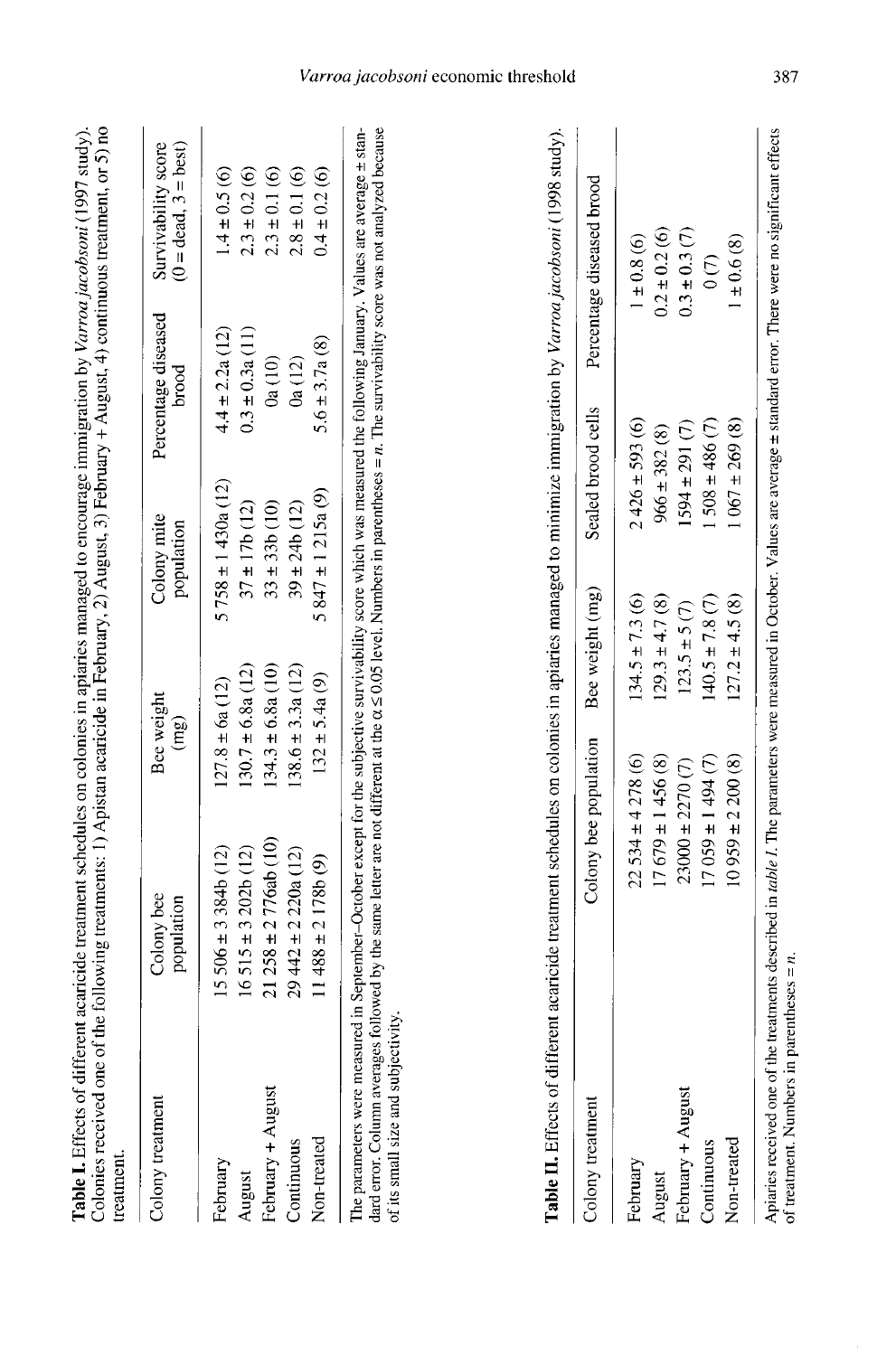| Colony treatment  | Sealed brood cells      |
|-------------------|-------------------------|
| Georgia           |                         |
| February          | $3855 \pm 933a(6)$      |
| August            | $3549 \pm 1193a(6)$     |
| February + August | $2901 \pm 423a(6)$      |
| Continuous        | $3292 \pm 411a(6)$      |
| Non-treated       | $2737 \pm 874a$ (6)     |
| South Carolina    |                         |
| Februay           | $3146 \pm 723b(6)$      |
| August            | $3\,327 \pm 1\,206b(6)$ |
| February + August | $7759 \pm 1623a(4)$     |
| Continuous        | $9907 \pm 1244a(6)$     |
| Non-treated       | $1665 \pm 1365$ b $(3)$ |

Table III. Effect of different acaricide treatment schedules on number of sealed brood cells in apiaries managed to encourage immigration by Varroa jacobsoni (1997 study).

Colonies received one of the treatments described in table I. Colonies were dismantled and numerous parameters measured in September-October. There were treatment × state interactions with the number of sealed brood cells, so this parameter was analyzed separately by state. Values are average  $\pm$  standard error. Column averages followed by the same letter are not different at the  $\alpha \le 0.05$  level. Numbers in parentheses = n.

brood parasitized by mites often display visible disorders [21]. In our study, visible brood pathology was eliminated only in colonies treated continuously with acaricide. We do not believe that this is a compelling defense for continuous treatments considering the low incidence of visible brood pathology in the February + August groups (0 % [1997] and 0.3 % [1998]).

#### 3.4. Colony mite populations

In September-October under conditions encouraging mite immigration, colony mite populations were highest in colonies treated in February and in non-treated colonies (table  $I$ ). Mite populations did not differ among the August, February + August, nor continuously treated colonies, all of which had Apistan acaricide strips in them at the time of sampling. Our data suggest that one

Table IV. Effect of different acaricide treatment schedules on colony mite populations in apiaries managed to minimize immigration by Varroa jacobsoni (1998 study).

| Colony treatment  | Colony mite populations |
|-------------------|-------------------------|
| Georgia           |                         |
| February          | $8890 \pm 3135c(2)$     |
| August            | $22 \pm 22a(4)$         |
| February + August | 0a (4)                  |
| Continuous        | 0a (3)                  |
| Non-treated       | $4485 \pm 1301b(4)$     |
| South Carolina    |                         |
| February          | $3922 \pm 661b(4)$      |
| August            | $1201 \pm 274a(4)$      |
| February + August | $30 \pm 30a(3)$         |
| Continuous        | 0a(4)                   |
| Non-treated       | $7411 \pm 1411c(4)$     |

Aniaries received one of the treatments described in table I. Colonies were dismantled and numerous parameters measured in October. There were treatment × state interactions with colony mite populations, so this parameter was analyzed separately by state. Values are  $a$ verage  $\pm$  standard error. Column averages followed by the same letter are not different at the  $\alpha \le 0.05$  level. Numbers in parentheses =  $n$ .

February acaricide treatment is not satisfactory under conditions of mite immigration in the southeastern USA. Apistan acaricide strips were removed from February-treated colonies by 23 April, and by September-October mite populations in these colonies had rebounded to the same level as non-treated colonies. This rapid growth occurred from reproducing survivors and also from mites emigrating from non-treated colonies in the same apiary.

A rapid rebound of mites in Februarytreated colonies also occurred in 1998 under conditions of minimized mite immigration. Acaricide was removed from Februarytreated colonies by 23 April, and by October mite populations in these colonies had rebounded to a level approaching or exceeding that of non-treated colonies (table IV).

These results imply that if we are to develop an optimally conservative single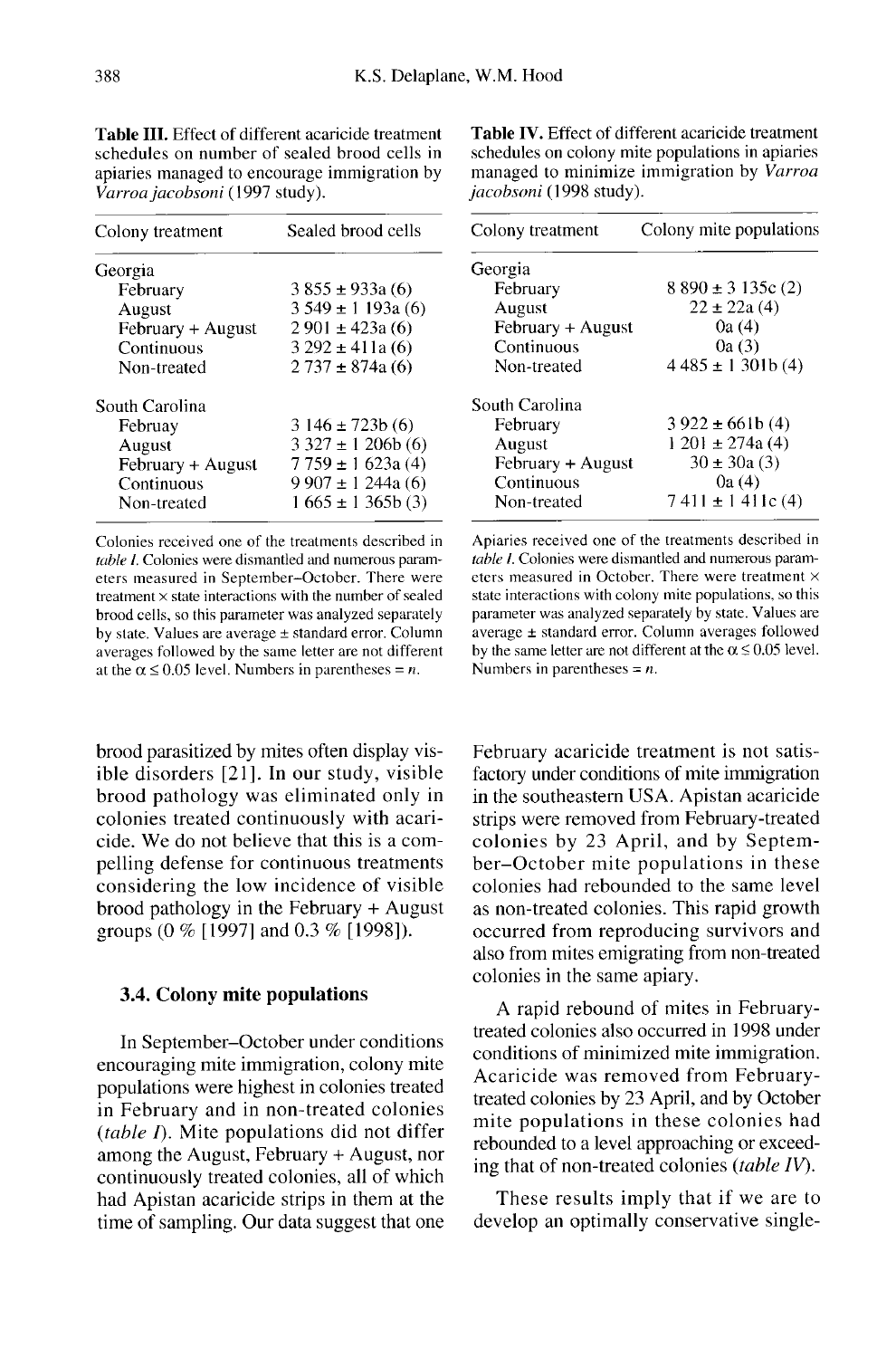treatment acaricide schedule for the southeastern USA, it will occur late in the season rather than early. A single treatment early in the season is unsatisfactory because many months of brood rearing remain to support reproduction by surviving mites; reproduction rate of mites is high when the ratio of mites per brood cell is low [11]. A single late-season treatment in August gave optimum results in first-year colonies under conditions of minimized mite immigration [9]. In the present study with mature colonies under varying conditions of mite drift, single August treatments generally gave intermediate results (tables I-IV).

# 3.5. Implications for an economic threshold

In the 1997 study under conditions encouraging mite immigration, satisfactory mite control with minimized use of acaricide was achieved in mature, overwintered colonies treated once in February and again in August. Continuous treatment, a non-sustainable practice included in this study to provide a positive check, failed to achieve bee populations, brood number, and mite populations significantly different from the more conservative February + August schedule. A single February treatment permitted an unacceptably high rebound of mites by September-October which was associated with reduced brood number (in South Carolina) compared to February + Augusttreated colonies (tables I and III). In 1998 under conditions of apiary isolation, average October bee populations were numerically highest in February + August-treated colonies (table II).

However, there is reason to hypothesize that a more conservative single late-season treatment may work, especially if the beekeeper is able to minimize mite immigration by isolating apiaries from known sources of mite contamination and by treating all colonies in an apiary simultaneously with acaricide. Our 1998 study with isolated apiaries failed to demonstrate significant differences in October among treatments for all variables except colony mite populations (tables  $II$  and  $IV$ ). But it is worth noting that October bee populations and incidence of diseased brood in colonies treated only in August compared favorably with other treatments; bee populations even exceeded numerically the bee populations in continuously treated colonies (table II).

It is insightful to compare the condition of August- and February + August-treated colonies in the Augusts of both years (tables V and  $VI$ ). Comparing the February  $+$  Augusttreated colonies, the mite populations, ether roll, and bottom board insert levels were predictably lower in 1998 under conditions of isolation, and this was associated with good colony condition in October (table II). It is possible that the February + August colonies in 1998 were below economic threshold when they were treated in August. However, it is possible that the Augusttreated colonies in 1998 were in fact at economic threshold when they were treated. Note the similarity between August mite populations in August-treated colonies in 1998 (4 057, table VI) and in February  $+$ August-treated colonies in 1997 (4 261, table V).

It is arguable that a single August treatment gave satisfactory results even in 1997 under conditions of mite immigration. August-treated and February + Augusttreated colonies did not differ significantly in September-October in bee populations, bee weight, and incidence of diseased brood, and August-treated colonies were subjectively scored the following January as equally likely to survive winter *(table I)*. These similarities are paralleled by similar colony mite populations in August (4 144 and 4 261, table V).

If late-season mite populations of ∼4 000 represent a tolerable level, we must also identify levels that are damaging. Our earlier work with first-year colonies [9] established that late-season mite populations of 6 662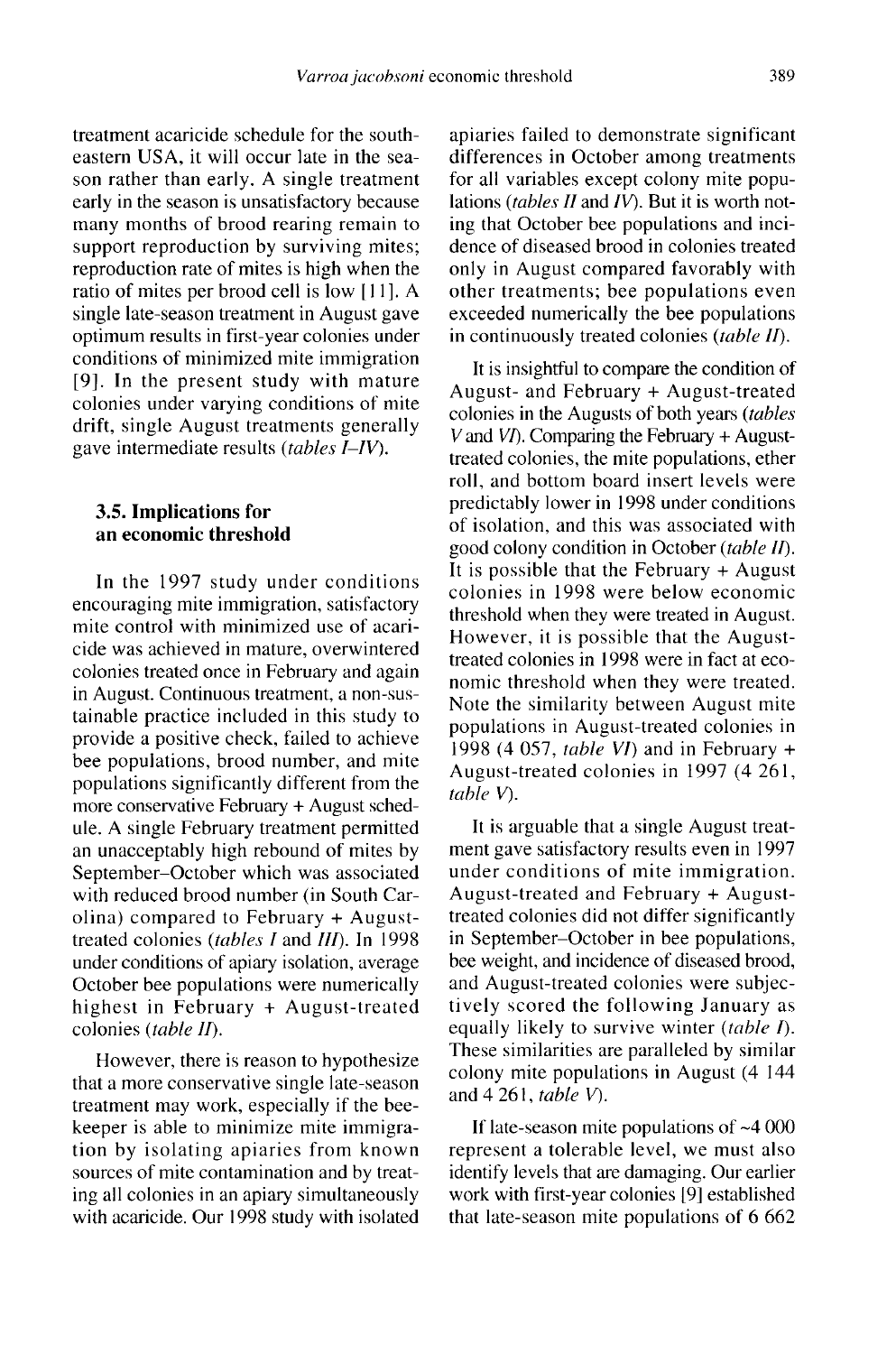| Colony treatment         | Colony bee<br>population | Sealed brood<br>cells | Colony mite<br>population | Percentage mite<br>on adult bees<br>population | (mites/300 bees)<br>Ether roll | inserts (mites)<br>Bottom board |
|--------------------------|--------------------------|-----------------------|---------------------------|------------------------------------------------|--------------------------------|---------------------------------|
| February sampling<br>Ź   | $12606 \pm 1145(12)$     | $4.074 \pm 235(12)$   | $97 \pm 33(12)$           | $52.8 \pm 10.2$ (7)                            | $2.8 \pm 1.1$ (12)             | $10.2 \pm 6.1(12)$              |
| May sampling<br>February | $23803 \pm 13848(3)$     | $6507 \pm 3996$ (3)   | $129 \pm 97(3)$           | $64.5 \pm 35.5(2)$                             | $0.3 \pm 0.3$ (3)              | $2.3 \pm 1.5(3)$                |
| August                   | $27064 \pm 8222(3)$      | $12909 \pm 2245$ (3)  | $192 \pm 151$ (3)         | $35.5 \pm 35.5(2)$                             | $0.2 \pm 0.2$ (3)              | $2 \pm 1.5(3)$                  |
| February + August        | $36763 \pm 9043(3)$      | $14177 \pm 1335(3)$   | $177 \pm 177$ (3)         | 31.4(1)                                        | $0.6 \pm 0.6$ (3)              | $3 + 2.5(3)$                    |
| Continuous*              | $29827 \pm 4240(3)$      | $11811 \pm 4046$ (3)  | $\binom{3}{2}$            | $\mathbb{A}^{\mathcal{A}}$                     | $\binom{3}{2}$                 | $0.3 \pm 0.3$ (3)               |
| Non-treated              | $26832 \pm 2372(3)$      | $8356 \pm 2252(3)$    | $299 \pm 299$ (3)         | 16.8(1)                                        | $2.8 \pm 2.8$ (3)              | $12 \pm 9(3)$                   |
| August sampling          |                          |                       |                           |                                                |                                |                                 |
| February                 | $27952 \pm 2598(4)$      | $8337 \pm 853(4)$     | $3.094 \pm 1.172(4)$      | $58.8 \pm 13.4(4)$                             | $8 + 2.8(4)$                   | $156 \pm 75(4)$                 |
| August                   | $24032 \pm 8141(4)$      | $6247 \pm 1922(4)$    | $4144 \pm 119$ (4)        | $45.2 \pm 8.3(4)$                              | $37.7 \pm 17(4)$               | $139 \pm 52(4)$                 |
| February + August        | $24317 \pm 3018(4)$      | $7191 \pm 1155(4)$    | $4261 \pm 1585(4)$        | $72.2 \pm 11.9(4)$                             | $13.9 \pm 5.8(4)$              | $(4)$ 69 ± 69 (4)               |
| Continuous*              | $28524 \pm 476(4)$       | $8013 \pm 1496(4)$    | $111 \pm 69 (4)$          | $60.6 \pm 39.4$ (2)                            | $0.4 \pm 0.4(4)$               | $35 \pm 17(4)$                  |
| Non-treated              | $13882 \pm 6606(4)$      | $2895 \pm 1176(4)$    | $2666 \pm 873(4)$         | $59.9 \pm 13.9(4)$                             | $52.9 \pm 45.8(4)$             | $148 \pm 61 (4)$                |

390

# K.S. Delaplane, W.M. Hood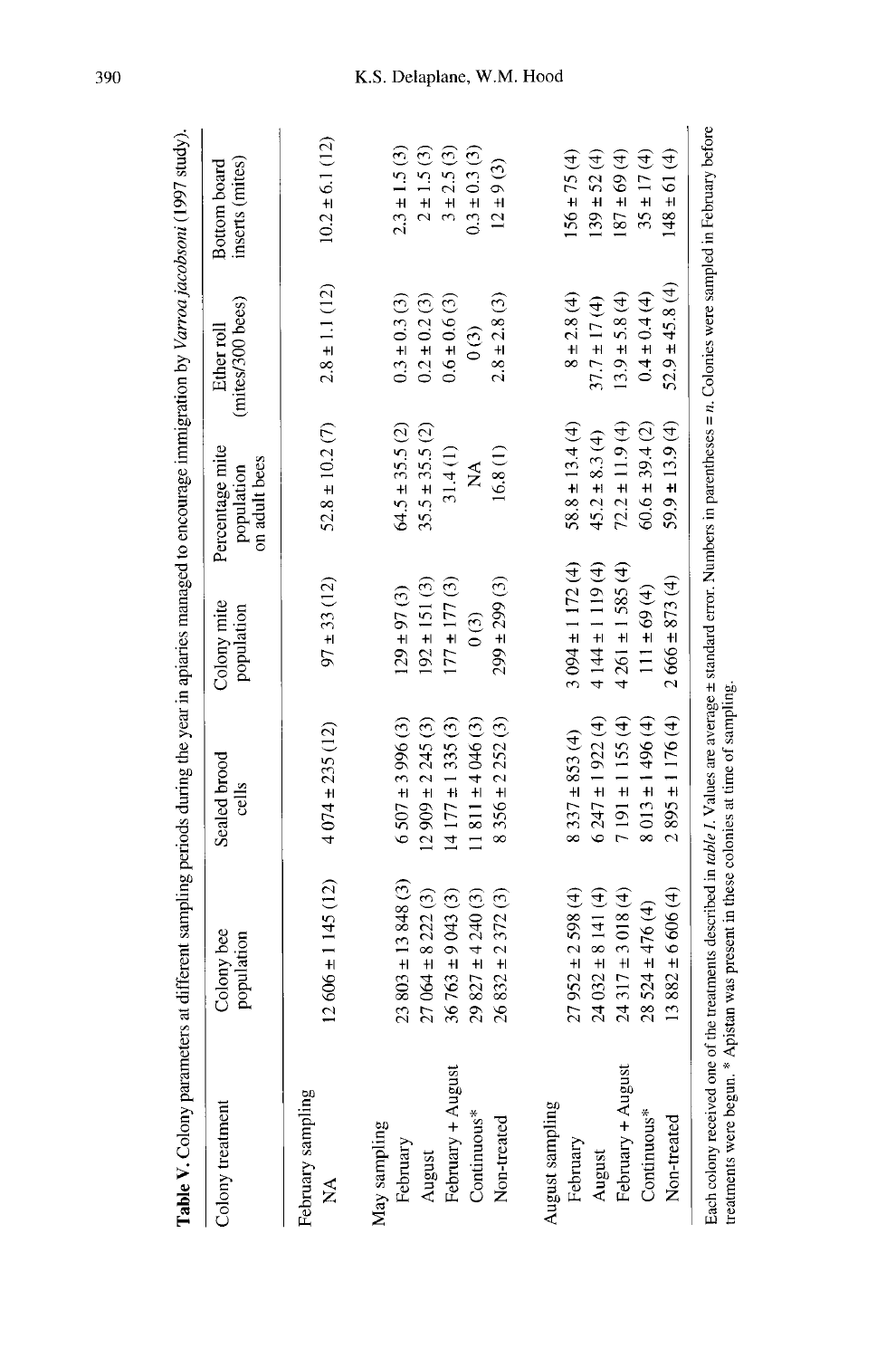exceed economic threshold, and in the present study mite populations approaching 6 000 were associated with decreasing bee populations and increasing brood disease in September-October and poor colony condition the following January *(table I)*.

In summary, we believe that in this study only the August-, February + August- (1997) and August-treated (1998) colonies were in fact at economic threshold when they were treated in August. Moreover, the August parameters of these mature colonies (tables V and VI) and the August threshold parameters we developed for first-year colonies [9] are noticeably congruent. Thus, we suggest that a true late-season economic threshold for varroa mites in the southeastern USA lies within a range of mite populations of 3 172-4 261, ether roll mite levels of 15-38, and bottom board insert mite levels of 59-187 in colonies with bee populations of 24 808-33 699. Our present results suggest that overwintering colonies can benefit from an additional early-season (February) treatment. This benefit was realized in colonies which in February had the following average values: mite populations 7-97, ether roll 0.4-2.8, bottom board inserts 0.6-10.2, and bee populations 12 606-13 500 (tables V and VI). And finally, our present results suggest that apiary isolation has the benefit of delaying the onset of economic thresholds; August colony mite levels were considerably lower in February + August-treated colonies in 1998 under conditions of isolation than they were in 1997 under conditions of mite immigration.

Economic thresholds vary by region [2], owing to such differences as brood rearing season and possibly unknown genetic differences in bee and mite populations. Thus, we believe that this type of research should be replicated in other regions. Our protocols described here and earlier [9] were able to identify mite levels that were damaging and levels that were tolerable, and we believe that these protocols can give practical results elsewhere.

# 3.6. Sensitivity of mite sampling methods, 1997 data

The relationship of ether roll mite levels with colony mite populations was described by a model  $(r = 0.74)$  with a simple positive linear term (coefficient =  $0.013 \pm 0.001$ ). The same relationship with bottom board inserts was described by a model  $(r = 0.76)$ with linear  $(0.05 \pm 0.01)$ , quadratic  $(-5.2*10^{-6} \pm 1.8*10^{-6})$ , and cubic  $(1.6*10^{-10} \pm 0)$  terms. The simple positive linear relationship in the first model means that one can expect increasing ether roll levels to reliably predict increasing colony mite populations. The complicated cubic relationship with bottom board inserts means that high colony mite population may yield high or low insert levels.

These results diametrically contradict our earlier work in which bottom board inserts yielded the more straightforward linear model [9]. Bottom board inserts is generally regarded as the more reliable sampling method [12, 13] because inserts potentially sample the entire adult bee population. We did not use acaricide to hasten mite drop, so our values reflect natural mite drop off adult bees during the sampling interval  $(20 \pm 4 \text{ h})$ . Excluding the continuously treated colonies which contained Apistan strips at the time of sampling, the number of mites retrieved on inserts expressed as a percentage of colony mites on adult bees was 2.8-23.9 % (derived from table V) which is similar to the daily range of 0.6-17.8 % published by others [5].

The ether roll test is easy to do, and our present results suggest that it can reliably predict colony mite populations. Collectively, these results suggest that thresholdbased treatment decisions should be based on an average of several samplings. The method of sampling, whether by ether roll or bottom board inserts, may be of secondary importance.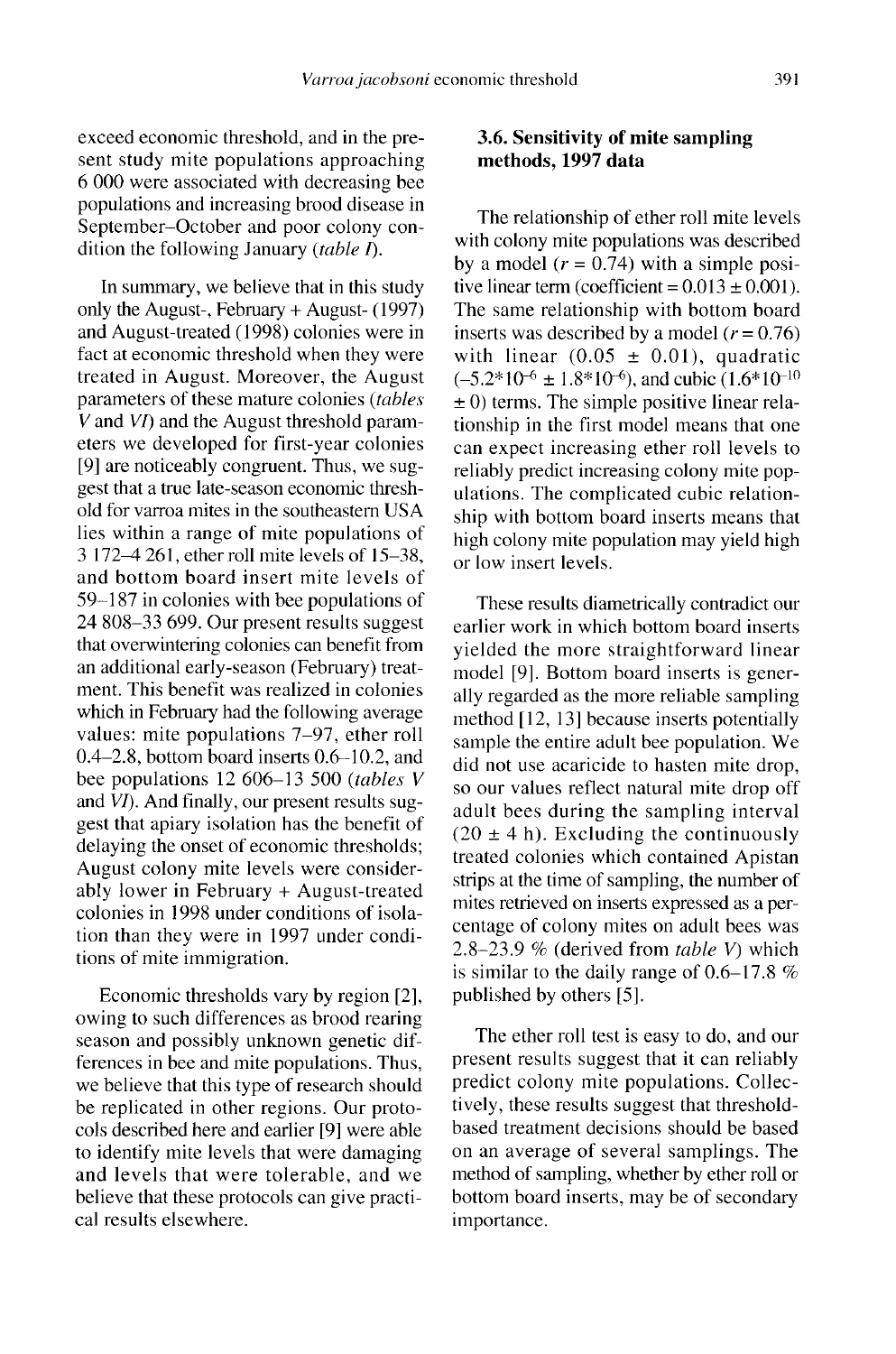| Table VI. Colony parameters at different sampling periods during the year in apiaries managed to minimize immigration by Varroa jacobsoni (1998 study).                                        |                          |                       |                           |                                                |                               |                                 |
|------------------------------------------------------------------------------------------------------------------------------------------------------------------------------------------------|--------------------------|-----------------------|---------------------------|------------------------------------------------|-------------------------------|---------------------------------|
| Colony treatment                                                                                                                                                                               | Colony bee<br>population | Sealed brood<br>cells | Colony mite<br>population | Percentage mite<br>on adult bees<br>population | (mites/300 becs)<br>Ether rol | inserts (mites)<br>Bottom board |
| February sampling<br>Ź                                                                                                                                                                         | $13500 \pm 2507(12)$     | $5173 \pm 964(12)$    | 7 ± 7(12)                 | 100(1)                                         | $0.4 \pm 0.2$ (12)            | $0.6 \pm 0.2$ (12)              |
| May sampling<br>February                                                                                                                                                                       | $40252 \pm 9772$ (3)     | $12961 \pm 1652(3)$   | $84 \pm 84$ (3)           | 100(1)                                         | $0.6 \pm 0.6$ (3)             | $2 \pm 2(3)$                    |
| August                                                                                                                                                                                         | 33 975 ± 7 453 (4)       | $11790 \pm 3433(4)$   | $306 \pm 178(4)$          | $68.7 \pm 20.5$ (2)                            | $2.4 \pm 2.1(4)$              | $12.5 \pm 7.2(4)$               |
| February + August                                                                                                                                                                              | $42940 \pm 7866(4)$      | $12449 \pm 2645(4)$   | $25 \pm 25 (4)$           | 40.2(1)                                        | $0.3 \pm 0.3 (4)$             | $4.8 \pm 2.8(4)$                |
| Continuous*                                                                                                                                                                                    | 48 325 $\pm$ 10 741(3)   | $15952 \pm 1233$ (3)  | $45 \pm 45(3)$            | 100(1)                                         | $\widehat{c}$                 | $0.3 \pm 0.3$ (3)               |
| Non-treated                                                                                                                                                                                    | 43 130 ± 7 258 (4)       | $14167 \pm 1126(4)$   | $355 \pm 251(4)$          | $59.6 \pm 24.7$ (2)                            | $1.8 \pm 1.1 (4)$             | $5 \pm 2.6(4)$                  |
| August sampling                                                                                                                                                                                |                          |                       |                           |                                                |                               |                                 |
| February                                                                                                                                                                                       | $29738 \pm 1301(3)$      | $5415 \pm 985$ (3)    | $1090 \pm 836$ (3)        | $57.1 \pm 29.7$ (3)                            | $3.1 \pm 2.2$ (3)             | $8 + 7.5(3)$                    |
| August                                                                                                                                                                                         | $33699 \pm 5101(4)$      | $5784 \pm 523(4)$     | $4057 \pm 1943(4)$        | $60.7 \pm 10.4(4)$                             | $27.2 \pm 17.3(4)$            | $58.8 \pm 32.4(4)$              |
| February + August                                                                                                                                                                              | $25675 \pm 5435(4)$      | $5247 \pm 1395(4)$    | $730 \pm 198$ (4)         | $57 \pm 10.4(4)$                               | $3.3 \pm 0.8$ (4)             | $10.8 \pm 6.5(4)$               |
| Continuous*                                                                                                                                                                                    | $25365 \pm 2393(3)$      | $4052 \pm 1731(3)$    | $\binom{3}{2}$            | ≨                                              | $\frac{3}{2}$                 | $0.3 \pm 0.3$ (3)               |
| Non-treated                                                                                                                                                                                    | $27197 \pm 4641(4)$      | $4222 \pm 1105(4)$    | $2309 \pm 853(4)$         | $53.1 \pm 5.5(4)$                              | $12.3 \pm 5.1(4)$             | $47 \pm 25.4(4)$                |
| Each colony received one of the treatments described in <i>table I</i> . Values are average $\pm$ standard error. Numbers in parentheses = <i>n</i> . Colonies were sampled in February before |                          |                       |                           |                                                |                               |                                 |

392

# K.S. Delaplane, W.M. Hood

treatments were begun. \* Apistan was present in these colonies at time of sampling.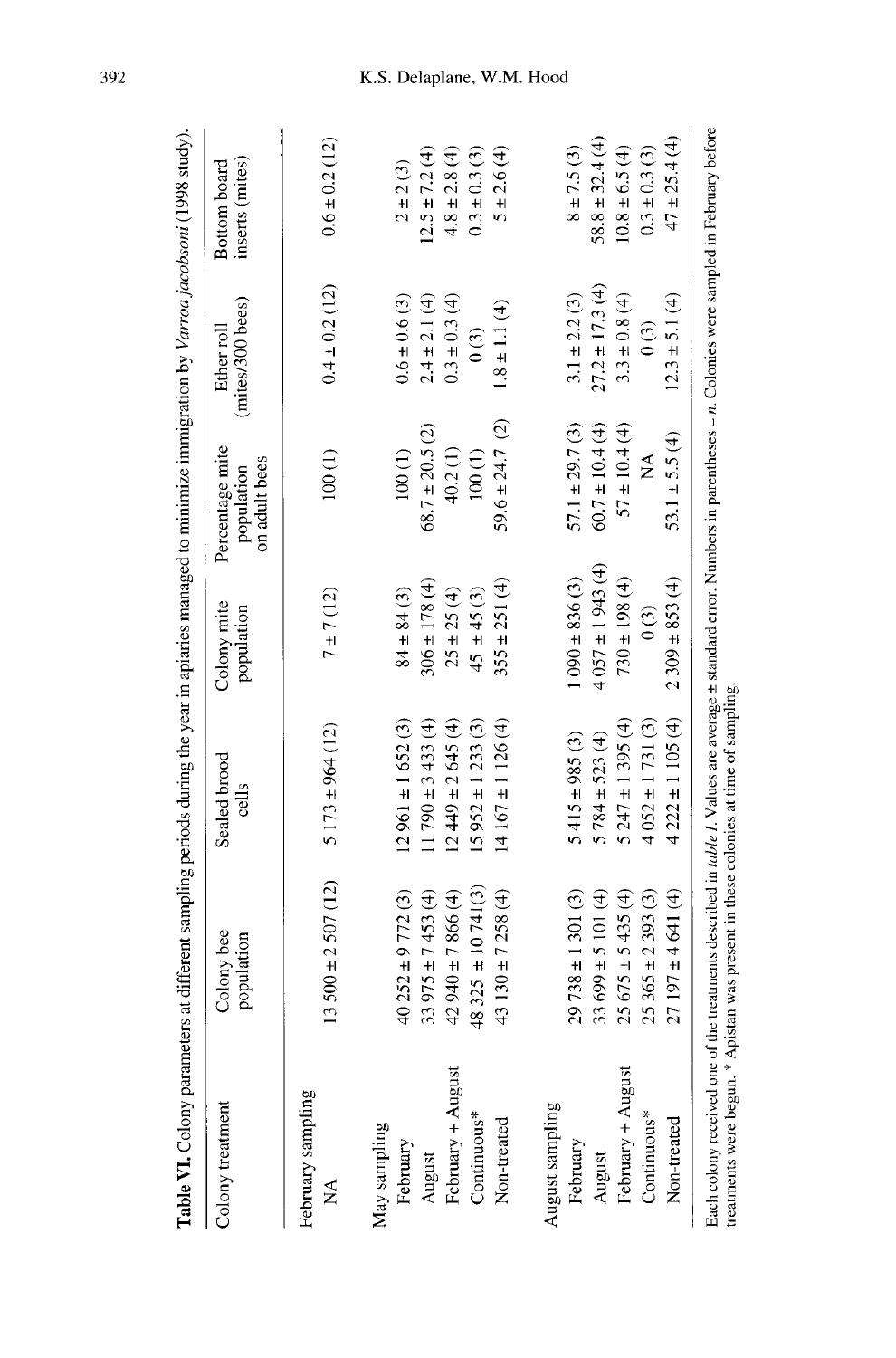# ACKNOWLEDGMENTS

We thank Carl Webb, Clarkesville, Georgia and Berry Wright, Gainesville, Georgia who graciously donated colonies, time, and labor for this experiment. Technical assistance was provided by Lloyd Allison, Priscilla Bennett, Jennifer Berry, Jamie Ellis, Hosafy Eshbah, Art Limehouse, Clyde McCall, Denny Smith, and Troy Usher. ers Association, Wellmark International, and the Agricultural Experiment Stations of the University of Georgia and Clemson University.

Résumé - Seuil de dégâts économiques pour Varroa jacobsoni dans le sud-est des États-Unis. Dans ce travail nous apportons la preuve d'un seuil économique pour Varroa jacobsoni dans des colonies ayant hiverné dans des conditions qui soit facilitent, soit entravent la réinfestation par l'acarien.

En février 1997 nous avons installé dans la région du Piedmont de la Géorgie et de la Caroline du Sud, États-Unis, 60 colonies d'abeilles ayant hiverné. Les ruchers étaient infestés par V. jacobsoni. Chaque colonie au sein d'un même rucher a reçu l'un des traitements suivants : 1) traitement à l'Apistan® en février, 2) en août, 3) en février et en août, 4) en continu , 5) pas de traitement. Ce dispositif permettait aux acariens des colonies non traitées de réinfester les colonies traitées d'un même rucher. En février, mai et août, on a déterminé dans certaines colonies les paramètres suivants : taille de la population d'abeilles, poids corporel moyen des abeilles, nombre de cellules de couvain operculé, taille de la population d'acariens et niveau d'infestation à l'aide du « test du rouleau d'éther » [9] et d'un lange adhésif placé sur le plateau de fond. En septembre et en octobre, toutes les colonies survivantes ont été démantelées afin de mesurer ces paramètres ainsi que le pourcentage de cellules de couvain présentant des symptômes visibles de maladie.

Le protocole de base a été répété en 1998, mais cette fois-ci la réinfestation a été réduite au minimum. Nous avons installé 40 colonies (2 états  $\times$  5 ruchers/état  $\times$  4 colonies/ rucher). Chaque rucher était au moins distant de 0,6 km des autres colonies connues. Dans un même état chaque rucher a reçu l'un des cinq traitements et les colonies d'un rucher ont toutes reçu le même traitement. Ainsi le risque de réinfestation des colonies traitées par les acariens des colonies non traitées était réduit au minimum. L'expérience s'est terminée en octobre ( $n = 36$  colonies).

Nos résultats suggèrent que seules les colonies traitées en août 1997, en février + août 1997 et en août 1998 étaient au seuil économique lorsqu'elles ont été traitées en août. En outre les paramètres pour le mois d'août de ces colonies *(tableaux V* et *VI*) concordent nettement avec les paramètres du seuil en août que nous avions développés pour des nuclei. Nous estimons donc qu'il existe un véritable seuil économique d'arrière saison pour l'acarien V. jacobsoni dans le sudest des États-Unis, situé dans une fourchette de population d'acariens comprise entre 3 172 et 4 261. Cela correspond à un nombre d'acariens entre 15 et 38 par rouleau d'éther et entre 59 et 87 par lange sur le plateau pour une colonie de 24 808 à 33 699 abeilles. La concordance entre cette étude et la précédente [9] suggère qu'en arrière saison des populations d'acariens ∼ 6 000 sont au-dessus du seuil économique. Les colonies qui hivernent peuvent bénéficier d'un traitement supplémentaire d'avant-saison (février). C'était le cas des colonies qui en février avaient les valeurs moyennes suivantes : population d'acariens 7-97, rouleau d'éther 0,4-2,8, langes 0,6-10,2, population d'abeilles 12 606-13 500 (tableaux V et VI). Un traitement acaricide continu n'a jamais réussi à augmenter significativement la population d'abeilles ni la quantité de couvain par rapport au traitement de février + août, plus traditionnel. Enfin nos résultats montrent que l'isolement d'un rucher retarde le dépassement des seuils économiques ; les niveaux d'acariens dans les colonies d'août étaient considérablement plus faibles dans les colonies traitées en février + août dans les conditions d'isole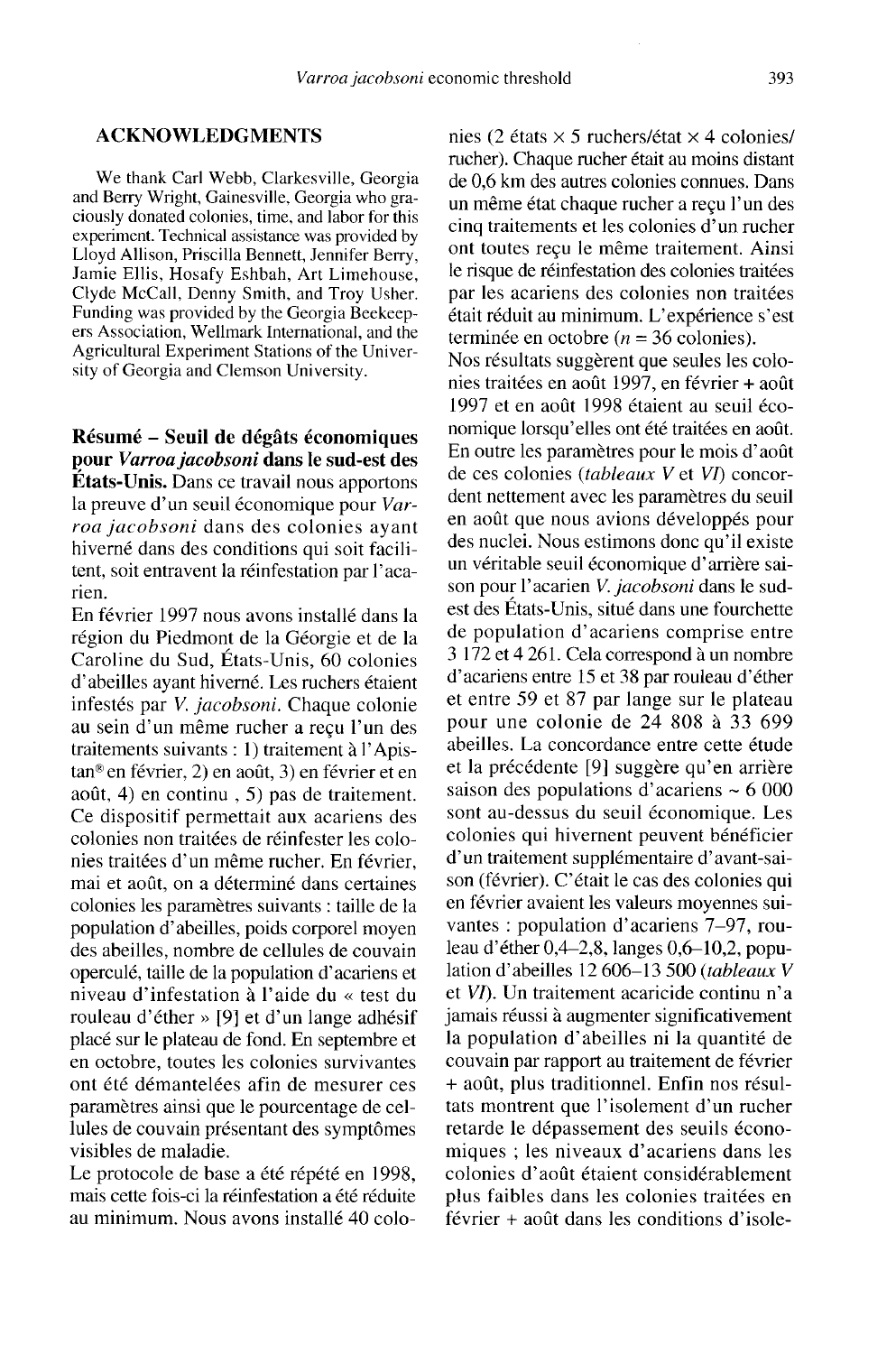ment de 1998 que dans celles de 1997 en conditions de réinfestation. © Inra/DIB/ AGIB/Elsevier, Paris

# Apis mellifera / Varroa jacobsoni / lutte intégrée / gestion de la résistance chimique

Zusammenfassung - Ökonomische Schadensschwelle durch Varroa jacobsoni im Südosten der USA. In dieser Arbeit belegen wir die ökonomische Schadensschwelle für Schäden durch Varroa jacobsoni an überwinternden Wirschaftsvölkern unter Milbeninfektion fördernden oder behindernden Bedingungen.

Ab Februar 1997 betreuten wir 60 überwinterte Bienenvölker in der Piedmont Region von Georgia und Süd Carolina, USA. Die Bienenstände waren mit Varroa jacobsoni infiziert. Jedes Volk pro Stand wurde einer der folgenden Behandlungen unterzogen: 1) Behandlung mit Apistan im Februar, 2) Behandlung im August, 3) Behandlung im Februar und August, 4) Dauerbehandlung und 5) keine Behandlung. Bei dieser Anordnung konnten die Milben von unbehandelten Völkern in behandelte innerhalb des Bienenstandes eindringen. Im Februar, Mai und August wurden einige Völker untersucht, um die Volksstärke, das mittlere Körpergewicht der Bienen, die Zahl der verdeckelten Brutzellen, die Milbenpopulation und den Milbenbefall durch einen 'Ätherrolltest' und mit klebriger Bodeneinlage zu bestimmen. Im September und Oktober wurden alle überlebenden Völker ( $n =$ 55) aufgelöst, um die oben aufgeführten Parameter und zusätzlich den Prozentsatz der Brutzellen mit sichtbaren Schadenssymptomen zu messen.

Dieser Versuch wurde 1998 wiederholt, nur wurde diesmal die Milbeneinwanderung minimiert. Dazu stellten wir 40 Völker auf (2 Staaten  $\times$  5 Bienenstände pro Staat  $\times$  4 Versuchsvölker pro Stand). Jeder Stand war mindestens 0,6 km von anderen bekannten Völkern entfernt, auf jedem Stand pro Staat wurde eine der 5 Behandlungen angewendet,

und alle Versuchsvölker innerhalb eines Standes wurden gleich behandelt. Dadurch wurde das Risiko einer Rückinfizierung durch Milben aus nicht behandelten Völkern innerhalb eines Standes minimiert. Der Versuch wurde im Oktober aufgelöst ( $n = 36$ ) Völker).

Nach unseren Daten scheinen nur die 1997 im August bzw. im August + Februar und die 1998 im August behandelten Völker unter der ökonomischen Schadensschwelle zu bleiben. Zusätzlich stimmen die August Parameter dieser Wirtschaftsvölker (Tabellen V und VI) und die August Schwellenparameter, die wir für Ableger entwickelten, deutlich überein. Deshalb nehmen wir an, daß eine reale spätsaisonale Schadensschwelle durch Varroamilben im Südosten von USA bei einer Milbenpopulation von 3 172-4 261 besteht. Das entspricht einer Ätherroll-Milbenzahl von 15-38 und einer Milbenzahl auf der Bodeneinlage von 59 - 187 bei einer Volksstärke von 24 808 bis 33 699 Bienen. Übereinstimmende Daten dieser Untersuchung und unserer früheren Arbeit [9] legen nahe, daß eine spätsaisonale Milbenzahl von über 6 000 über der ökonomischen Schadensschwelle liegt.

Überwinterte Völker können von einer zusätzlichen Frühjahrsbehandlung (Februar) profitieren. Dieser Vorteil wurde bei Völkern mit Volksstärken von 12 606-13 500 Bienen erreicht, bei denen im Durchschnitt folgende Werte im Februar vorlagen: Milbenpopulation 7-97, Ätherrolltest 0,4-2.8; Bodeneinlage 0,6-10,2 (Tabellen V und VI). Eine Dauerbehandlung erreichte nie eine signifikant höhere Bienenzahl oder Brutmenge als die herkömmliche Behandlung im Februar + August. Schließlich zeigen unsere Ergebnisse auch, daß die Isolation von Bienenständen das Überschreiten der Schadensschwelle behindert. Im August 1998 war der Milbenbefall unter isolierten Bedingungen bei im Februar + August behandelten Völkern verhältnismäßig niedriger als es 1997 unter Bedingungen mit Rückinfizierung durch Milben der Fall war. © Inra/DIB/AGIB/Elsevier, Paris